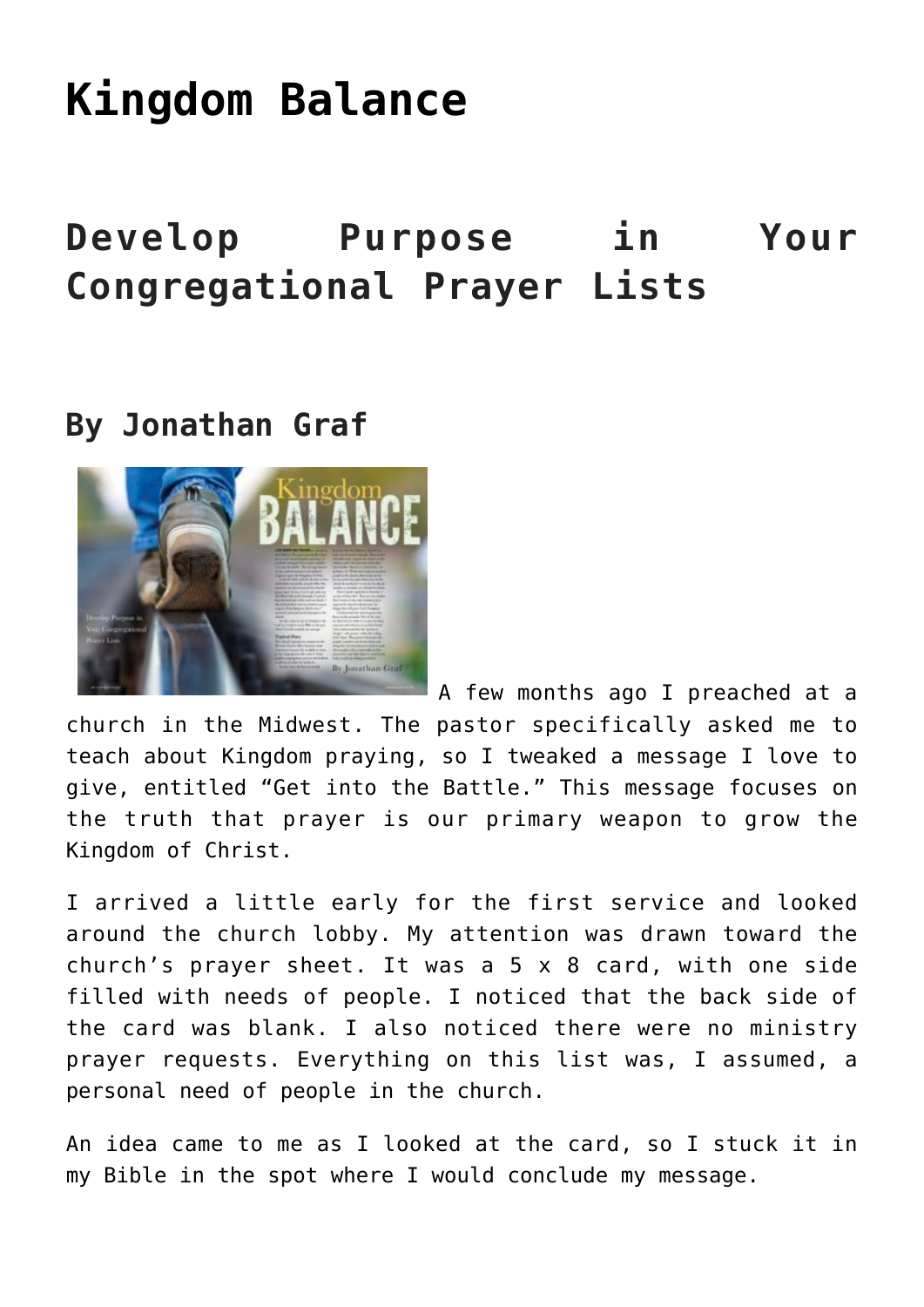#### **Typical Duty**

This church's practice is common in the Western Church. Most churches make some kind of prayer list available to those in the congregation who want it. Some smaller congregations put it in the bulletin so all can see what the needs are.

In most cases, the lists are entirely focused—like the Midwest church I visited—on the needs of people. There are lots of health needs, requests for relatives in the military, and a few personal needs other than health—finances, a school issue, car problem, etc. While most requests are about people in the church, often many on the list are needs of people whom most in the church do not know—a cousin of a church member, a coworker, or a friend of a friend.

Since I speak regularly in churches, I see lots of these lists. They are very similar. But I rarely see lists that include prayer requests for church-related items, for things that will grow God's Kingdom.

I understand why church prayer lists focus on the personal. One of the ways we show love to others is to pray for their concerns and whatever is on their hearts. I also understand that the "person in charge"—the pastor—often has a shepherd's heart. That pastor's heart puts his people's comfort and desires above anything else. So even if pastors wish to teach their people to focus outwardly in their prayer lives, any time there is a need in the body, it ends up taking precedence.

But the challenge comes when outward prayers—prayers for the ministry life of the church—take a back seat to the personal needs.

We do not see this practice when we look at prayer throughout Scripture. When Paul writes to the believers in Colosse, he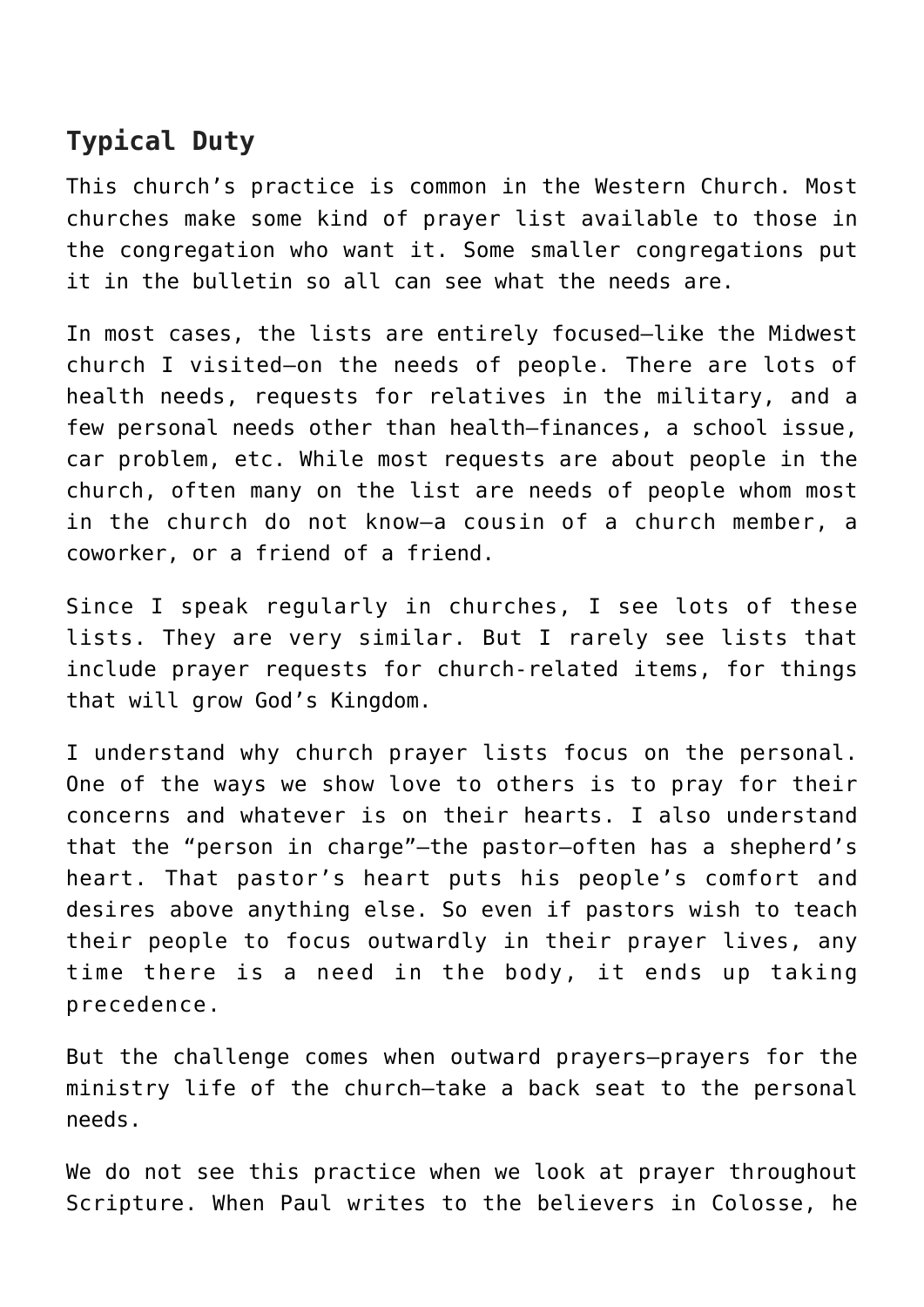sends a greeting from Epaphras, who, Paul says: "is always wrestling in prayer for you, that you may stand firm in all the will of God, mature and fully assured" (Col. 4:12). Epaphras was not wrestling over an illness or a new job in someone's life, but over the spiritual health of others.

In Acts 4, following a beating of the apostles and a threat on their lives if they ever preached Christ again, the apostles return to their fellow believers and pray about the situation. Rather than pray the way most of us would in the same situation ("make the situation better, remove the evil men from office, protect us"), they pray, "Now, Lord, consider their threats and enable your servants to speak your word with great boldness. Stretch out your hand to heal and perform signs and wonders through the name of your holy servant Jesus" (Acts 4:29–30). Yes, they expressed, "consider their threats, Lord," but the prayer was primarily to give them the strength and enablement they needed to still proclaim Christ in the midst of the difficulty.

I could be wrong, but I cannot picture the apostles pouring over a modern church list, offering prayers for the everyday stuff that concerns us. Even after they pulled back from the nitty-gritty of ministry to instead give themselves to prayer and the Word (see Acts 6:4), I don't think they let up on their Kingdom-focused prayers.

The answer is not to get rid of church prayer lists. The answer is to make them more balanced between personal and ministry-related needs. Here are a few suggestions to help make this shift in your prayer ministry:

#### **1. Add Relevant Church Ministry Prayer Points**

One of the simplest tweaks is to add specific prayer ministry items to the list. Include a section in the prayer list for prayer points about the preaching ministry, worship, outreach, youth, children's ministry, etc.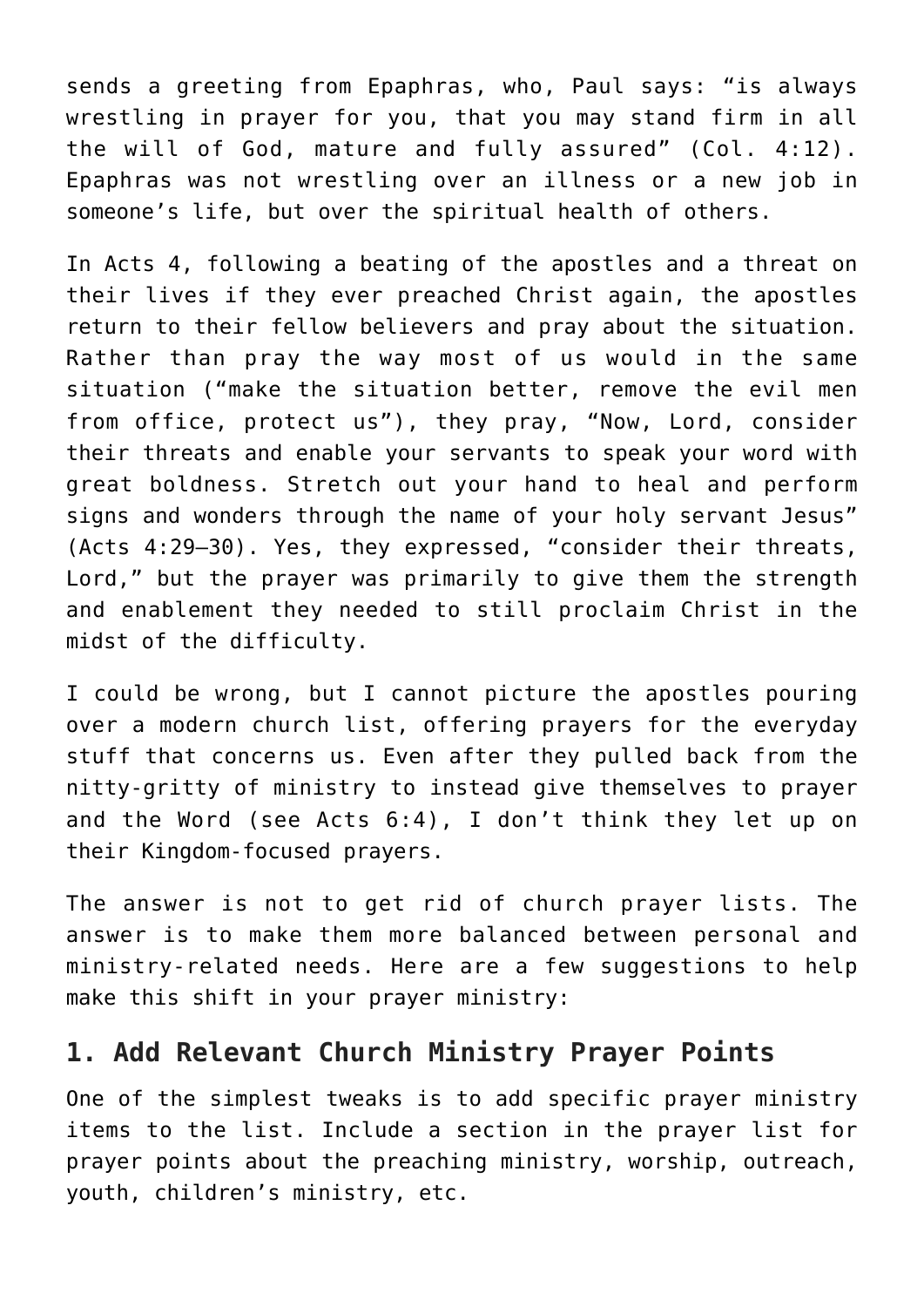If an outreach event is coming up in your youth group, get the church praying. If the women's ministry is bringing in a special speaker for a retreat, put that on the prayer list. What about the missionaries your church supports? Why not include recent prayer requests from them? Include points about the moving of the Spirit in your midst, or praying for people to be spiritually hungry. Pray for the pastor's sermon preparation, for ears to hear among the people. Any of those things will help to balance the list.

One of the best prayer lists I've seen was a monthly list used at Shandon Baptist Church in Columbia, SC. (I was there years ago, so I do not know if the church still does this.) The list was an 8.5 x 11 sheet folded in half so it looked like a 4 page booklet. There were individuals and needs mentioned in one section of the prayer guide, but half or more of the items on the prayer list were ministry-related. That church understood balance.

#### **2.Remind People to Pray for Kingdom Growth**

Another great way to bring balance is to put prayer prompters along with the needs list, reminding people to pray beyond the obvious. So when you list a believer's need, you might add something like, "Pray that Susan will display the character of Christ to her unsaved loved ones as she goes through this trial. Pray that her family will see the power of Jesus displayed in this situation and will be drawn to Christ."

Think of things you can add as prayer points that will clearly grow the Kingdom of God and bring glory to His Son, Jesus Christ. This will teach your people that God often wants to do things beyond the quick fix in people's lives. It will also help them start thinking about His Kingdom work in your eyes.

Perhaps add a few prayer points that challenge people to pray for a biblical virtue or characteristic for all the believers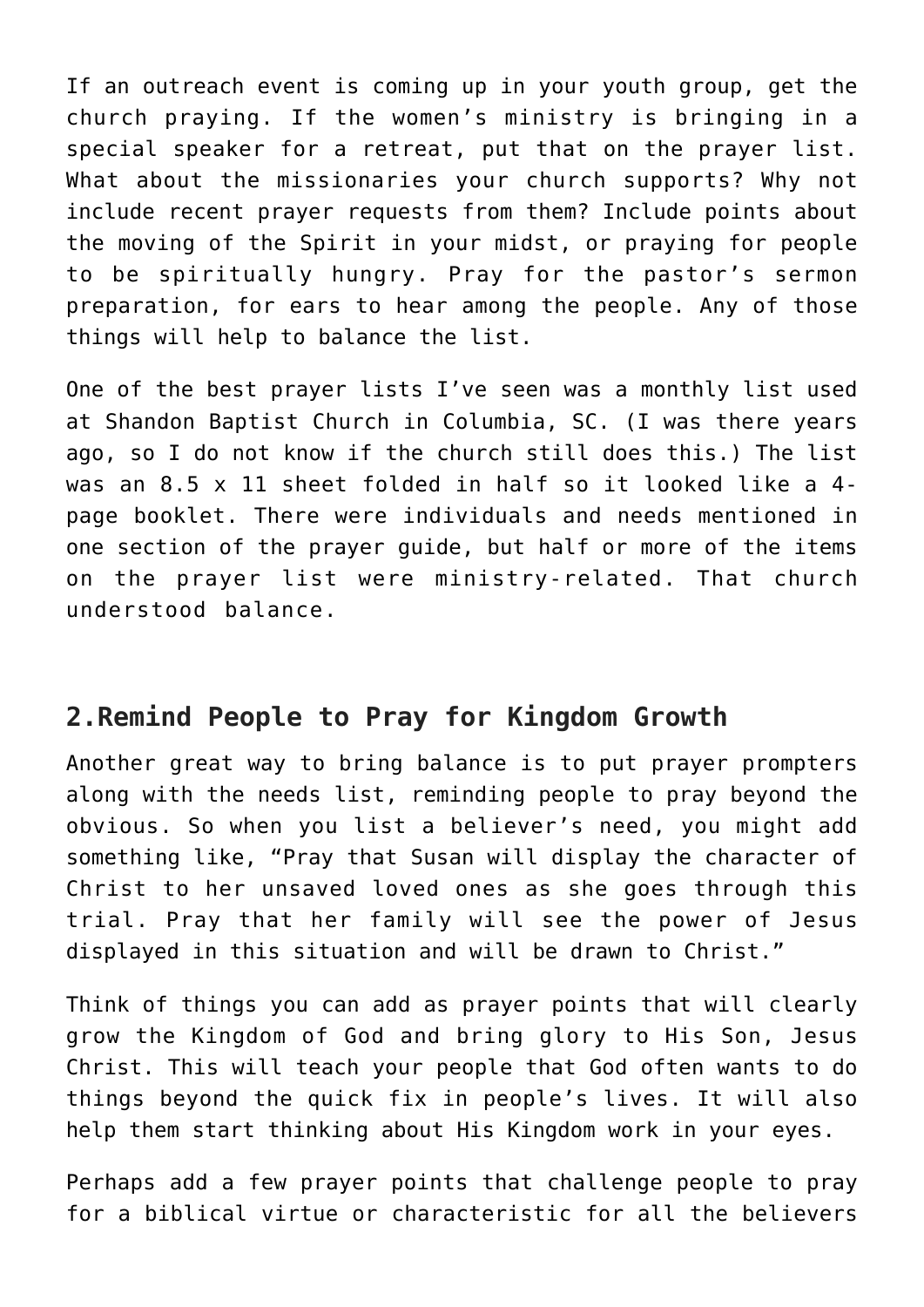in your congregation. This point can often come from the current sermon series. Praying a response to the sermon the pastor just preached helps people internalize the biblical principles.

#### **3. Remove Unknown People**

This may sound heartless, but if you want to encourage more people to pray, I would not include in the prayer list a request for someone few people in the church know. People grow weary of prayer when they are asked to cover things outside their sphere of knowledge (distant relative, friend of a friend, etc.).

Establishing this policy can also preclude any legal liabilities. Some people your church members know do not want their life situations made known to others. Often those who add people to a prayer list do not think to ask permission to do so. It is not a good practice to allow private information on lists without seeking permission of the people involved.

If you are in a smaller church, there is an exception to this rule. Sometimes a church member has been witnessing to and praying for the salvation of a family member or friend, someone unknown to most. It may be possible to include the name and need of that person on a list seen only in a prayer meeting setting when the witnessing church member is present and can add some knowledge to the request. Then you are probably safe. But I would still not put this person's information on a list available to the entire church.

#### **The Importance of Lists**

Prayer lists can still play a vital role in the life of a church. But to make them more effective, I challenge you to more fully develop the Kingdom side of the list to bring